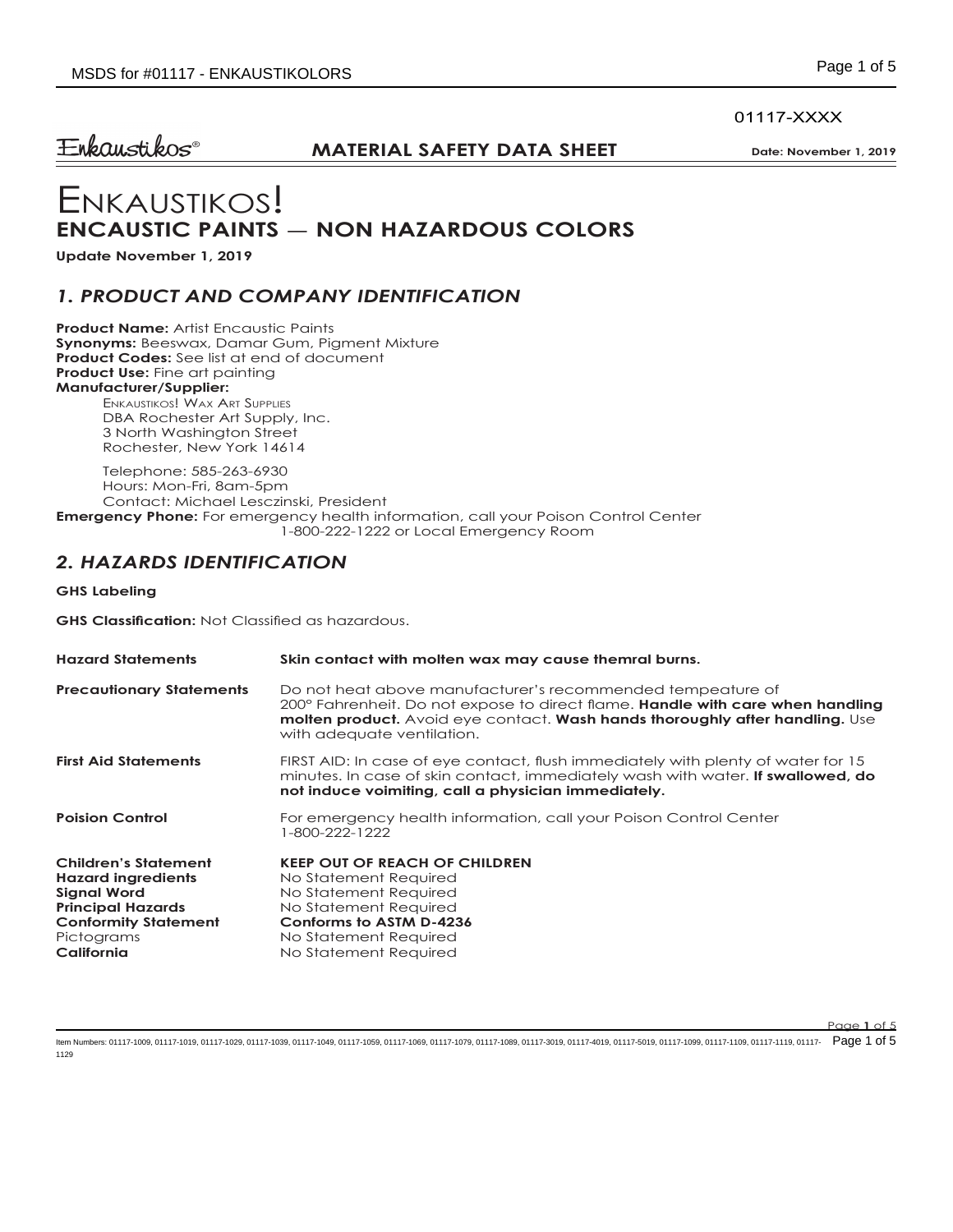Page **2** of 5

# $E$ nkaustikos®

# **MATERIAL SAFETY DATA SHEET** Date: November 1, 2019

### *3. COMPOSITION/INFORMATION ON INGREDIENTS*

**Chemical Name** Not Applicable Not Applicable Not Applicable **Common Name** Beeswax Damar Gum Artist Pigment varies - see attached sheets **CAS Number** 8012-89-3 9000-16-2 Varies **Weight %** Beeswax Proprietary Formulations 64% - 75% Damar Gum 10% - 15% Pigment Weight Varies 10% - 25% Artist Pigment varies - see last page

#### **Impurities/Additives** None

**(See Section 8 for Exposure Limits)**

# *4. FIRST AID MEASURES*

**Eye:** Eye irritation. Flush immediately with large amounts of water for at least 15 minutes. Eyelids should be held away from the eyeball to ensure thorough rinsing. Get immediate medical attention.

**Skin:** For contact with molten material, leave material on skin and flush or immerse affected area(s), using cold water. Seek medical attention.

**Inhalation:** If respiratory symptoms develop from exposure to fumes emitted by the molten material, move victim away from source of exposure and into fresh air. If symptoms persist, seek medical attention. If victim is not breathing, immediately begin artificial respiration. If breathing difficulties develop, oxygen should be administered by qualified personnel. Seek immediate medical attention.

**Ingestion:** Solid material is not acutely toxic; howerver, If molten material is swallwed, seek immediate medical attention.

# *5. FIRE FIGHTING MEASURES*

**Suitable Extinguishing Media:** Dry chemical, foam, sand, water fog is recommended.

**Unusual Fire and Explosion Hazards:** This material may burn, but will not ignite readily.

**Combustion Products:** N/A

**National Fire Protection Association (NFPA) Ratings:** This information is intended solely for the use of individuals trained in the NFPA system. **Health: 0**

**Flammability: 1 Reactivity: 0**

### *6. ACCIDENTAL RELEASE MEASURES*

This material may burn but will not ignite readily.

Isolate danger area and keep unauthorized personnel out.

Contain spill if it can be done with minimal risk. Wear appropriate protective equipment.

ltem Numbers: 01117-1009, 01117-1019, 01117-1029, 01117-1039, 01117-1049, 01117-1059, 01117-1069, 01117-1079, 01117-1079, 01117-1089, 01117-1089, 01117-4019, 01117-3019, 01117-4019, 01117-1099, 01117-1099, 01117-1099, 0111 1129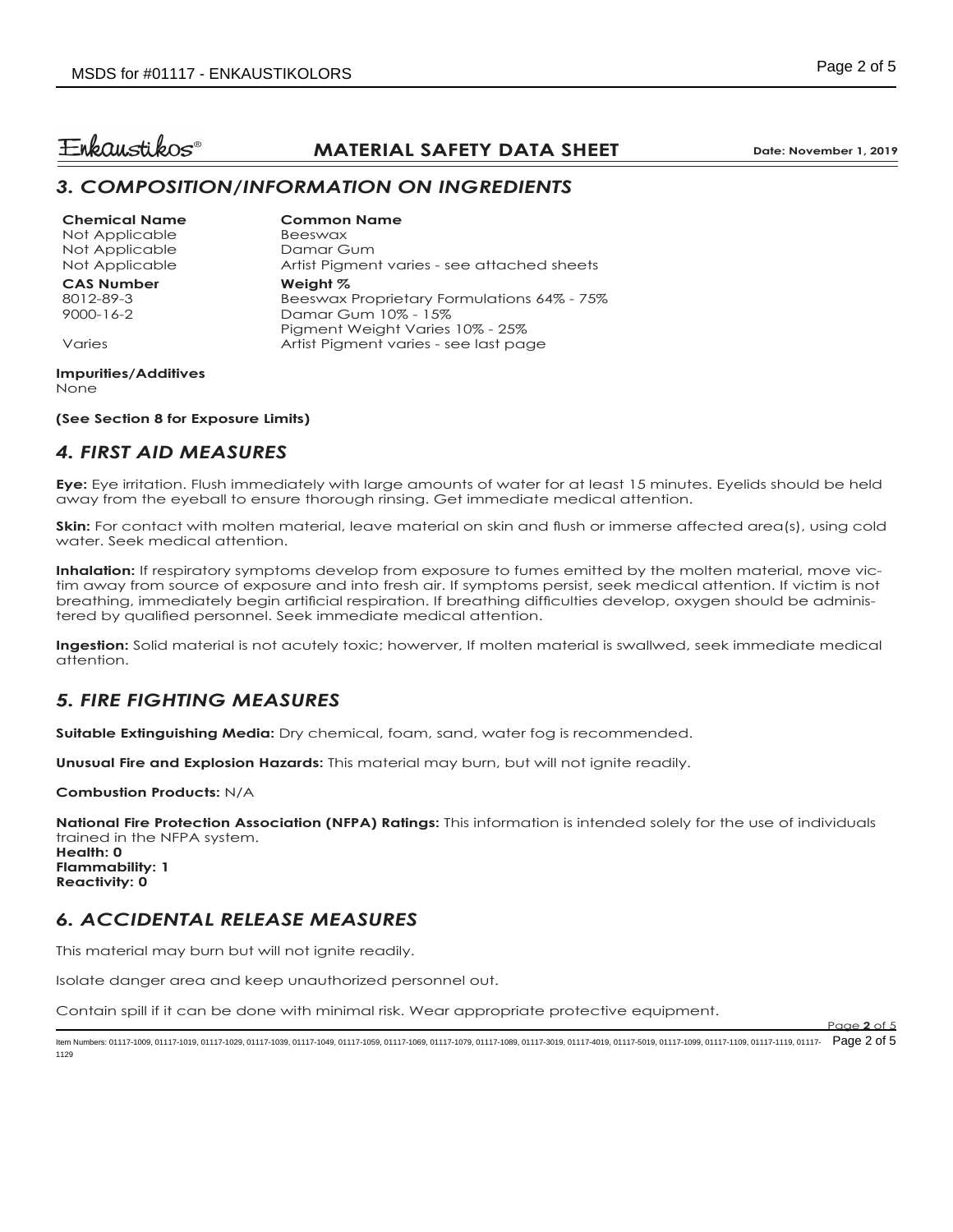# $E$ nkaustikos $^{\circ}$

# **MATERIAL SAFETY DATA SHEET** Date: November 1, 2019

# *6. ACCIDENTAL RELEASE MEASURES (CONT.)*

Prevent spilled material from entering sewers, storm drains, other unauthorized treatment drainage systems, and natural waterways.

Preferably allow wax to cool before cleanup. Cleanup molten wax under supervision is advised.

# *7. HANDLING AND STORAGE*

### **Ventilation**

Use only in well ventilated areas. Wear sutable protective equipment. Wear protective gloves. Avoid breathing fumes. Avoid contact with skin, eyes and clothing.

#### **Handling**

Wash thoroughly after handling. Do not wear contaminated clothing or shoes. Use good personal hygiene practice.

#### **Storage**

1129

Store in cool, dry, well-ventilated area away from heat, sources of ignition and incompatibles such as strong oxidizers. Store at ambient or lower temperature. KEEP OUT OF REACH OF CHILDREN.

# *8. EXPOSURE CONTROLS/PERSONAL PROTECTION*

#### **Exposure Limits: None**

#### **Personal Protective Equipment (PPE)**

**Eye Protection:** When handling in molten form, proper eye shields are worn to prevent injury. **Skin Protection:** When handling in molten form, proper resistant clothing, gloves, and shoes must be worn. **Respiratory Protection:** Use only in well ventilated areas. Wear suitable protective equipment. Avoid breathing fumes.

### *9. PHYSICAL AND CHEMICAL PROPERTIES*

**Appearance:** Solid wax in various colors, sizes and shapes. **Upper Flammability Limit:** N/A **Lower Flammability Limit:** N/A **Vapor Pressure:** N/A **Odor Threshold:** N/A **Vapor Density:** N/A **pH:** N/A **Specific Gravity:** <1g/ml at 20°C **Melting Point:** 80 - 86 °C **Solubility:** Negligible **Boiling Point:** >260° C **Flashpoint:** 400°C **Flammability:** Not Flammable **Partition Coefficient:** Not Determined **Auto Ignition Temperature:** N/A **Decomposition Temperature:** N/A **Viscosity:** Not Determined

Page **3** of 5 ltem Numbers: 01117-1009, 01117-1019, 01117-1029, 01117-1039, 01117-1049, 01117-1059, 01117-1069, 01117-1079, 01117-1079, 01117-1089, 01117-1089, 01117-4019, 01117-3019, 01117-4019, 01117-1099, 01117-1099, 01117-1099, 0111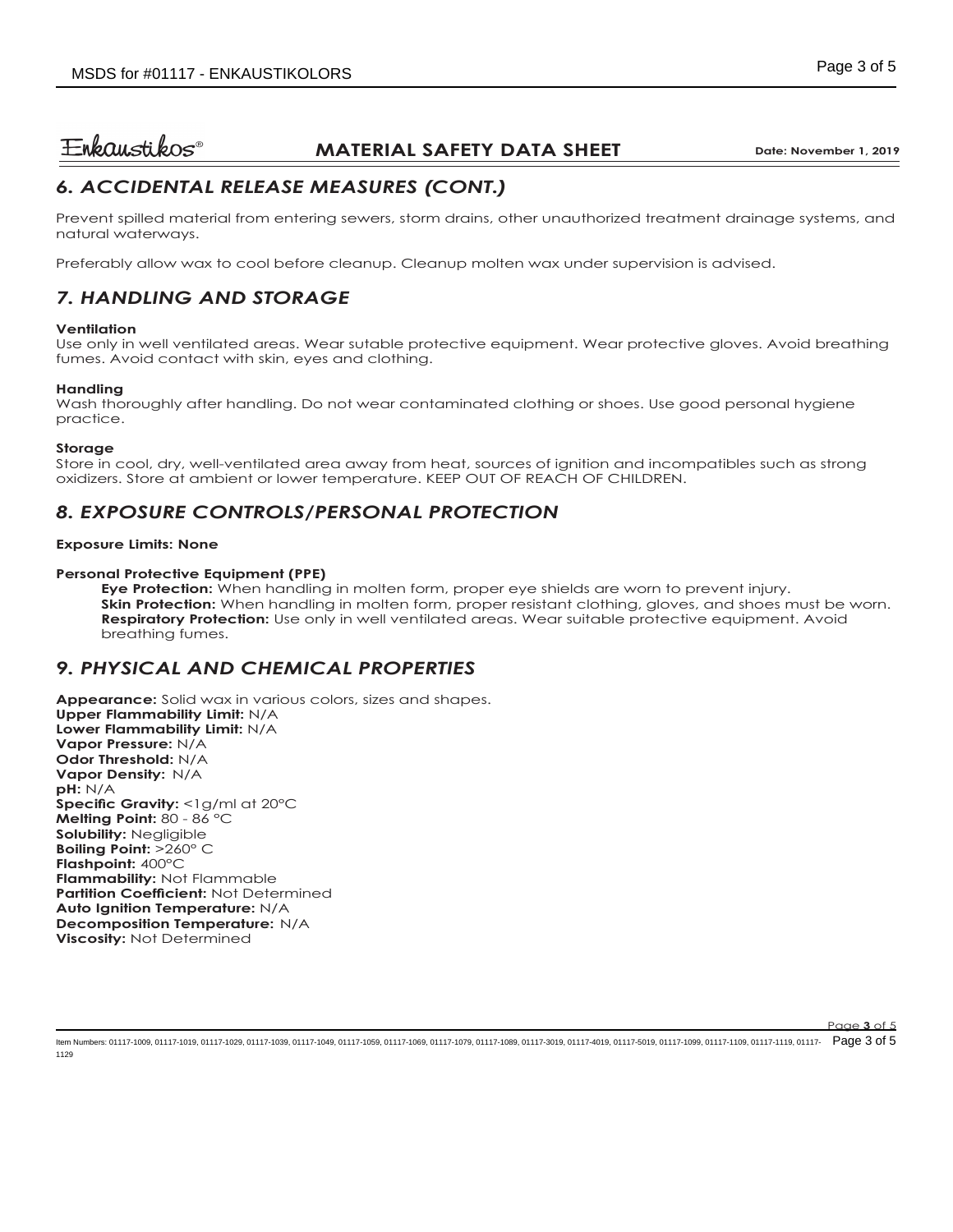#### $E$ nkaustikos $^{\circ}$ **MATERIAL SAFETY DATA SHEET** Data: November 1, 2019

# *10. STABILITY AND REACTIVITY*

**Reactivity:** This material is stable and unlikely to react in a hazardous manner under normal conditions of use. **Chemical Stability:** Stable under normal conditions. Avoid strong oxidizing agents.

**Hazardous Reactions:** Avoid strong oxidizing agents.

**Decomposition Products:** Thermal decomposition can produce a variety of products which may include oxides of carbon and nitrogen.

# *11. TOXICOLOGICAL INFORMATION*

Studies have not been performed on this particular mixture. The information below is based on data on the individual ingredients.

**Signs and Symptoms of Overexposure:** Nasal and throat irritation.

#### **Acute Effects**

**Eye Contact:** May cause mild eye irritation. **Skin Contact:** Not considered as being an allergic skin sensitizer. Direct skin contact may result in slight irritation. The molten product can cause serious burns. **Inhalation:** Vapors emitted from molten wax are expected to have slight degree of irritation. May cause mild respiratory irritation at higher temperatures. **Ingestion:** May cause irritation of mouth, throat and stomach. May result in nausea and vomiting. **Potential Chronic Health Effects:** No data available

#### **Acute Toxicity Values**

CIR Review of Natural Waxes, Published 2005 FDA: GRAS (Generally Recognized As Safe) Not considered acutely toxic.

# *12: ECOLOGICAL INFORMATION*

No data available on the product. The product should not be allowed to enter drains or water courses, or be deposited where it can affect ground or surface waters.

# *13: DISPOSAL CONSIDERATIONS*

Recover if possible complying with the local, state, national or international regulations currently in force.

# *14: TRANSPORT INFORMATION*

**U.S. Department of Transportation (DOT) Proper Shipping Name:** N/A **Hazard Class:** N/A **UN/NA Number:** Not Classified as dangerous in the meaning of transport regulations. **Packing Group:** N/A

**International Maritime Organization (IMDG)** Not regulated for transport

**DOT:** Not regulated for transport **ICAO/IATA:** Not regulated for transport

ltem Numbers: 01117-1009, 01117-1019, 01117-1029, 01117-1039, 01117-1049, 01117-1059, 01117-1069, 01117-1079, 01117-1079, 01117-1089, 01117-1089, 01117-4019, 01117-3019, 01117-4019, 01117-1099, 01117-1099, 01117-1099, 0111 1129